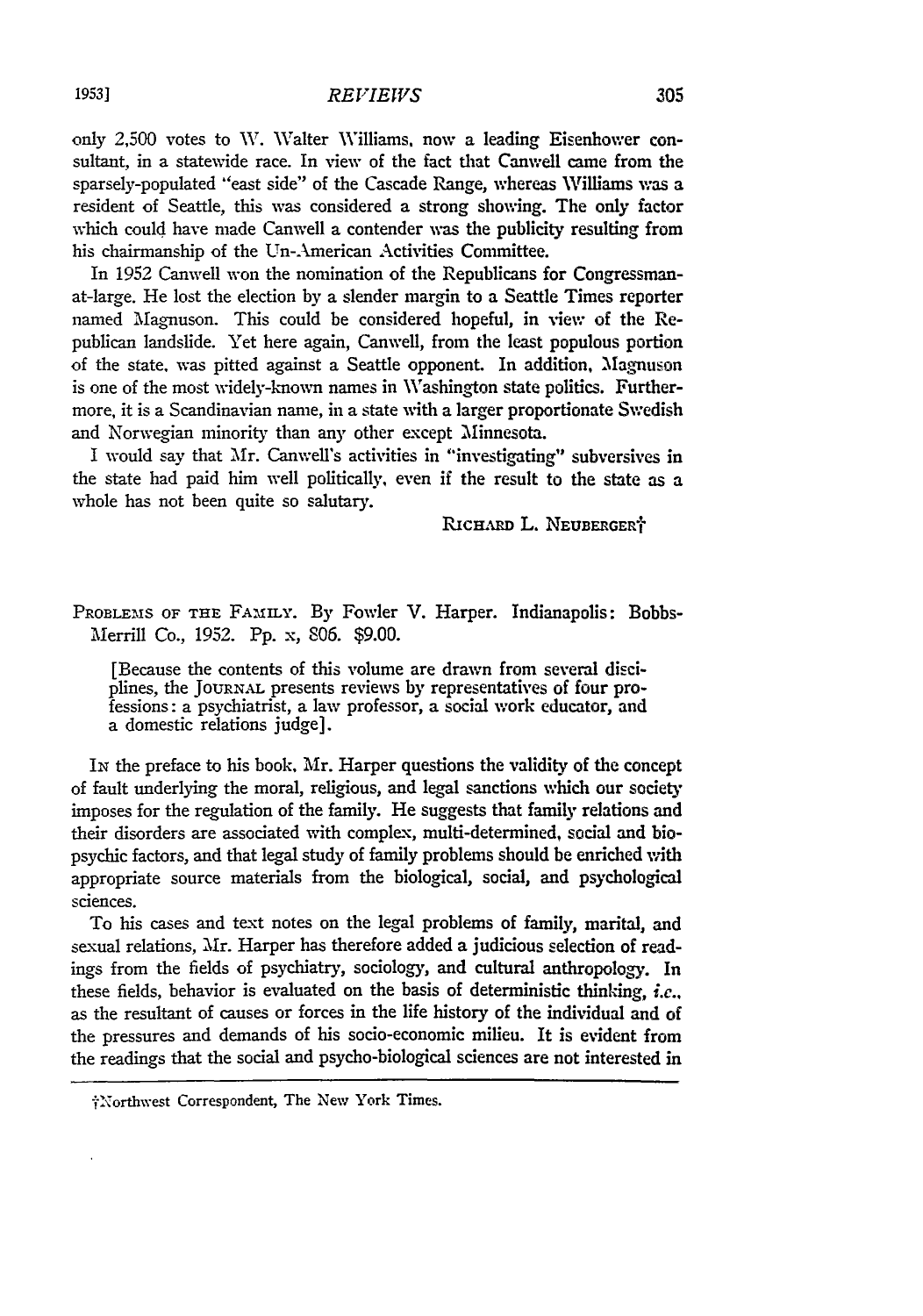the moral or judicial appraisal of human behavior. They are not interested in whether a human response is right or wrong in the scale of social or legal values, but rather in its bio-psycho-sociological antecedents, its purposes or functions, and its meanings. In psychiatry and psychology, moreover, there is a strong bias of interest in favor of the individual-manifested particularly in impulses to protect his psychological integrity and health-as contrasted with the legal interest in the protection of society.

But although the law itself is designed for the regulation and stabilization of social patterns, the practicing lawyer offers his services to an individual client; and in this field it is likely to be a client in a state of acute emotional crisis. Does the responsibility of the lawyer to his client end when he has offered sound legal advice and instituted proper legal procedure? To what extent should the lawyer's professional responsibility include a capacity for at least some rough diagnosis of the nature of the client's emotional stress, some skill in dealing with disturbed emotional responses, some knowledge of therapeutic community resources, and some facility in referral for specialized assistance?

One may draw a parallel between the lawyer practicing in the field of family problems and the physician dealing with problems of family health. It is estimated that thirty to sixty percent of complaints presented to a physician in the general practice of medicine are either entirely psychological in origin or are deeply interwoven with psychological factors. The recognition of the psychosomatic implications of illness is bringing major changes in medical school instruction. Emphasis is shifting from the study of disease as an end in itself to the study of man as a bio-psycho-social reaction system. The person who is ill becomes the proper study of the physician. Perhaps the person with a family problem should also be the proper study of the lawyer.

The book under review approaches the questions raised above in an indirect and tangential manner. Its intent is to stimulate intellectual interest and curiosity in the human carrier of social and psychological pathology. In carrying out its mission, it offers a reading fare which is varied and at times dramatic. For example, the section on "Sex Relations" of the chapter on "Premarital Relations" presents nine readings; of these, two are newspaper stories, two are taken from popular magazines, two from scientific journals, and three from popular books on sex (these are serious contributions, but essentially journalistic presentations of their materials).

The lively juxtapositions in the book can be seen **by** glancing at the first page of the "glossary of technical terms," where the term "aphrodisiac" is followed **by** "appellant"; "canonical disabilities" **by** "castration"; "coitus" **by** "complaint"; and "conflict of laws" **by** "copulation." The placing of the "glossary" at the beginning of the book advises the reader in advance that here one

> **"...** talk[s] of many things: Of shoes-and ships-and sealing wax-Of cabbages—and kings. . . .<sup>1</sup>